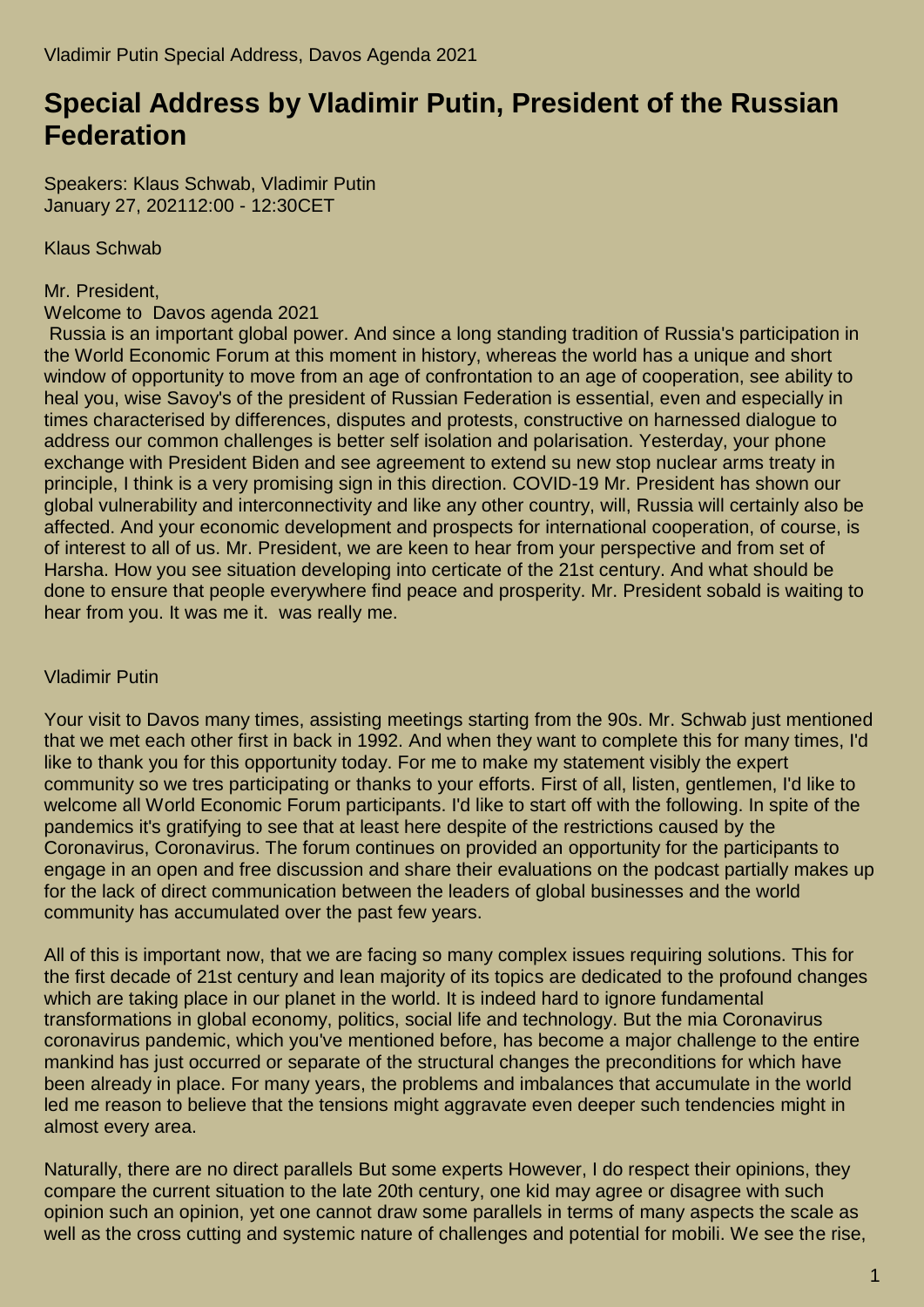we witnessing the crisis of previous models and tools of economic development. social stratification is increasing both globally and countries. We mentioned this before, but today, it causes a sharp polarisation in public opinion, populism, right and left wing radicalism and extreme movements are on the rise. The political processes, including in leading economists are escalating and becoming more violent. attacks. The nature impact the nature of international relations, making them less stable and predictable, international institution, institutions are weakening regional conflicts multiplying the global security system is degrading and Klaus just mentioned my vesterday's phone call with the US president, and we have agreed about the extending the agreement, it's the correct style. Anyway, the contradictions are multiplying. And well known that in the 20th century, the family and inability to resolve such catastrophic. Of course, nowadays, I should keep it calm, which is not possible. I hope that is not possible in principle, because it will mean the end of our civilization. I would like to reiterate, however, that the situation might develop unpredictably and uncontrollably.

We will sit on our hands doing nothing. And there is a possibility that we may experience an actual collapse of global development might result in a fight of all

the warring parties will attempt to tackle de escalated tensions by searching through internal and external enemies to fight would mean the destruction of not only traditional values and his values in our family, but also fundamental freedoms including the right of choice and practice, to know that social crisis and the crisis of values have already caused negative demographic consequences as a result of humankind risks, losing the entire civilizations and cultures. Our common responsibility today is to avoid such a future that resembles a green light guys. We do need to ensure development following a different path one that is positive balanced. And in this regard, I would like to elaborate on the key challenges that in my opinion, are facing the world community today. The first of them, the first one of them is the social and economic nature. If we look at the statistics, despite the Syria crisis as of 2008 and 20. The past 40 years extremely successful for the global economy, starting from 1988 global GDP at purchasing power parity in real terms per capita.

globalism, mobilisation and domestic growth resulted in a boost in developing countries.

More than a billion people have been lifted out of poverty is yet for instance, if you take an income level 5.5 US dollars per person per day at purchasing power parity. According to the World Bank. The number of people with low income in China has 1.1 billion COVID-19 it no less than 300 million in recent years and it's a success for China in Russia. This number has decreased from almost 64 million people in it 99 to about 5 million people as of now. Usually,

we think that we are moving in the right direction. The most important question, which gives me much insight into the current problems is what was the nature of the global, who benefited most from it. We undoubtedly, already said developing countries gained much benefit from using a growing demand for their traditional and even new products in bedding in the global economy, which resulted not only in new jobs and expertise, but also in social, including significant income gap of the population. And what is the situation in the developing countries? Average well being is much higher than it is which is slightly sleeping is a big problem. So this trick of vacation here in developed countries have proven to be even more profound. According to the World Bank estimates, while there were 3.6 million people living on less than 5.5 US dollars a day in the US in the year 2002, nutritious nuts.

In 2016, this figure rose up to 5.6 million. During the same period, the globalisation resulted in a substantial increase in the profits of the large multinational companies, primarily American and European ones. As to the number of years to the people in European countries develop European countries with embassy tendencies, the same like in America. But again, you could get this Raven you're stressing about about companies, the answer is obvious to those who represent 1% of the population and what has happened with the other people. For the last 30 years, more than half the citizens of a number of developed countries, in real terms unison has not increased, while the cost of education and health services has tripled, has increased and has tripled actually. A millions of people even in rich countries have ceased to see the prospect of increasing their income. At the same time, they face the problems of how to preserve their own health get out of their parents how to provide quality education for their children.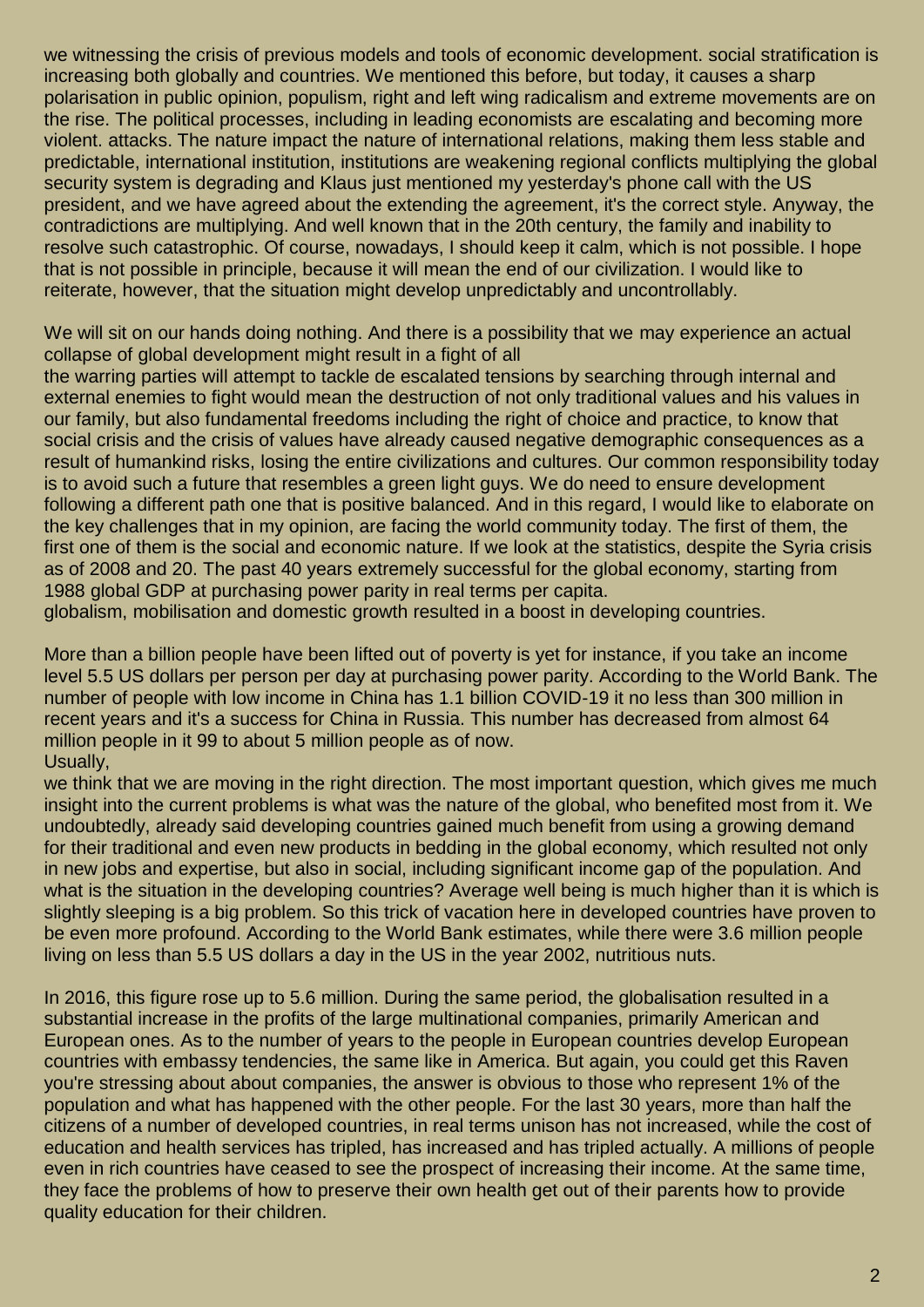Children, there is also a large proportion of people who in fact, turn out to be non demanded. According to the International Labour Organisation estimates in 2019 21% of young people in the world 67 million were neither studying the work of the Buddha and even among those who have that's an interesting figure even among those who work 30% live on less than 3.2 US dollars a day at purchasing power parity. Such imbalances in global social and economic development are the direct results of the targeted policy has been conducted since the ages of the last century, often blatantly dogmatically, based on the so called Washington Consensus unwritten rules that give priority to private debt driven economic growth, deregulation and low, low taxes on the rich and the rich and corporations. As I've already mentioned, the coronavirus pandemic has only exacerbated the problems by union last year and economic decline the global economy was the worst since the Second World War and labour market losses by July were equivalent to almost 500 million jobs. Yes, half of them have been recovered by the end of the year. Almost 250 million jobs lost which is a very large and barring worrying, give it in the first nine months of last year alone. Global labour income losses totaled three and a half, three, three and a half trillion dollars.

This figure is still rising, which means social tensions are on the rise as well. At the same time post crisis recovery is not an easy task to enjoy many years ago and the problems could have been resolved through cumulatively Military, macro economic policies we have done and we are still doing it. So today such mechanisms are no longer working. The resource is practically exhausted. It's not my just my valuation loss according to the IMF estimates, aggregate public and private sector is close to 200% of global GDP. And in some economies, it has exceeded 300% of national GDP. At the same time, we've all developed countries now, zero interest rates. And the main developed developing countries historically historical minimum ones. All this leads to practically just practical impossibility of stimulating the economy with traditional tools by increasing quantitative easing, so called quantitative easing, which only increases in place the financial asset bubble leads to further stratification in the society and the increasing gap between real and virtual economy.

Economy is wide open a representative of real economy sector from many countries. Keep telling me this, I think that business representative today will tell me tell me the same so. And the increased gap between real and your actual economy as I said represents a real threat and it is fraught with serious and unpredictable disturbance of certain crops for resetting the period growth models are related to technological development. Yes, the last 20 years have laid the foundation for what is known as the fourth industrial revolution, which is based on the widespread use of artificial intelligence, automated and robotic solutions. Coronavirus pandemic has greatly accelerated such developments and data are erroneous this process is also bringing is also bringing about new structural changes in the labour market. Therefore, without efficient efforts by states, many people are risking their jobs.

This often affects the so called middle class, which continues with the conspicuous decor of any modern society. And let me turn to the second fundamental challenge of the forthcoming decade. In other words, the social and political challenge, increasing economic problems and inequality as polluting the society. They paved the way for social racial, national intolerance and this pressure shows to live in those countries which seem to possess well established civic and democratic institutions that are designed to smooth over mitigate such events. Systemic social economic problems leads to public discontent. It requires special attention, they should be this problem should be resolved with dangerous illusions that we can adjust to don't deal with it. But in this case, the public discontent will increase and the society will be divided. Because the reasons of discontent has to do with real problems which affect everybody independently, what political beliefs or what political ideas there are real problems, they lead to discontent, I would point out one more important aspect of modern technology like modern technological. First of all, digital giants have been playing an increasingly significant role in the life of the society.

We talk a lot about that, taking into account what had happened in the United States and we're not talking about economic giants only in certain areas, they are competing, they're competing with each other audience include million millions and millions of which are using this ecosystem. They're using ecosystems. They spend a lot of time there and the company's monopoly position as they can see it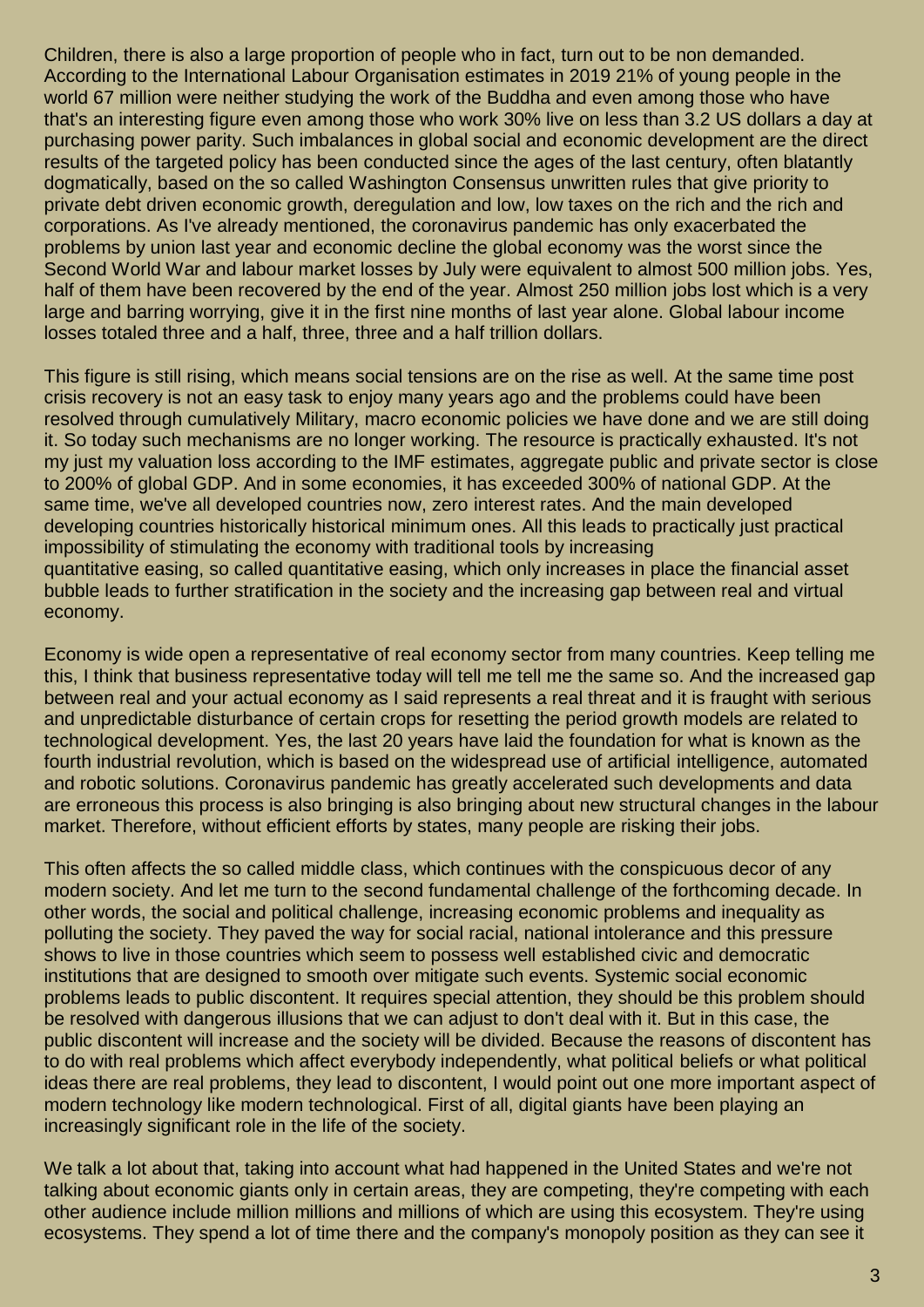is best suited for running a logical and business processes. It's true, but here's the question, How well does this monopolies correlate with the public interest distinction between successful global businesses sought after services and big data consolidation on the one hand, and the efforts through the society by subsidiary substituting for legitimate democratic institutions by encroaching on or restricting the natural right of people to decide for themselves, how to live and what to choose, and what view to express freely.

On the other hand, we've seen all of this just recently in the United States, and everybody understands what I'm talking about. And I'm sure that a majority of people share with you, including those who are waiting today if this meeting and final challenge. To be more precise, the clear threat, which we can face in this decade, I mean, the further aggravation of the coal set of international problems, usually in the States, especially major states choose to search for your internal enemies, they will inevitably need an external external enemy, the one, which they can blame for each and every failure, and the one for which they can redirect the temper of their own citizens and we see it, we can see it already we'll feel the tension in external policy or grow, we may expect practical steps to become more aggressive. This might include further pressure on countries that do not agree to become easy to control satellites. Use of trade barriers to legitimate sanctions, like restrictions, restrictions in the financial, technological, and information spheres.

Such a game without rules is dramatically increasing the risks of the unidirectional use of military force, which is very dangerous, under the under any pretexts, invented the odds of the emergence of new hotspots on our planet. That's cannot be the cause of this preoccupation. Dear participants do participant despite this angle of differences and challenges, it is essential that we keep looking positively into the future and remain committed to the constructive agenda to be naive to offer some universal magic solutions for the subproblems. All of us should certainly work to develop common approaches to narrow down discrepancies as much as possible. I didn't identify sufficient. I would like to reiterate my message. The fundamental reason behind the lack of sustainability in global development is in many cases, the accumulated social and economic problems. That's why the issue for us today is this.

What logics are they following in our actions so as not only to quickly restore global national economists affected by the pandemic, to ensure that there's such restoration, sustainable, long term quality structure, enabling it to help overcome the burden of social imbalances? In the above mentioned, limitations of the past macroeconomic policies for the development of the economy will be based to a great extent on fiscal stimulus, state budgets with state budgets and central banks playing the key role. We are already witnessing such tendencies in the developed countries as well as, as well as in certain developing countries increase the increasing role of the government in the social socio economic sphere at the national level. And obviously, in medicine, the Global Agenda requires greater responsibility and closer interstate cooperation various international fora has invariably been calling for inclusive growth, creating conditions to ensure decent life for everyone. It is absolutely clear and that's correct. It's absolutely clear that absolutely, yes.

The world cannot follow the path of building an economy that works for a million people who even for the golden billion this type of policy such model is unsustainable by definition and recent developments including the migration crisis. Again. Today it is important to move from general statements to actions, to put in real efforts and resources to both reducing social inequality within individual states. And step by step to narrow the gap between the levels of economic development of different countries and regions of the planet. Immigration and migration risks designed to ensure sustainable, harmonious development and pre artists, those include the creation of new opportunities for everybody. For people to develop and realise their potential, regardless of where they were born, and where they live. There, there are a few key priorities, how, how I can see them as the priority.

Probably I will not be, I will not say anything new. But I'm expressing the position of the position of Russia. That's what I'm doing. First, a person should have a comfortable environment to live in, which includes housing accessible infrastructure, transport, energy and utilities, and of course, ecological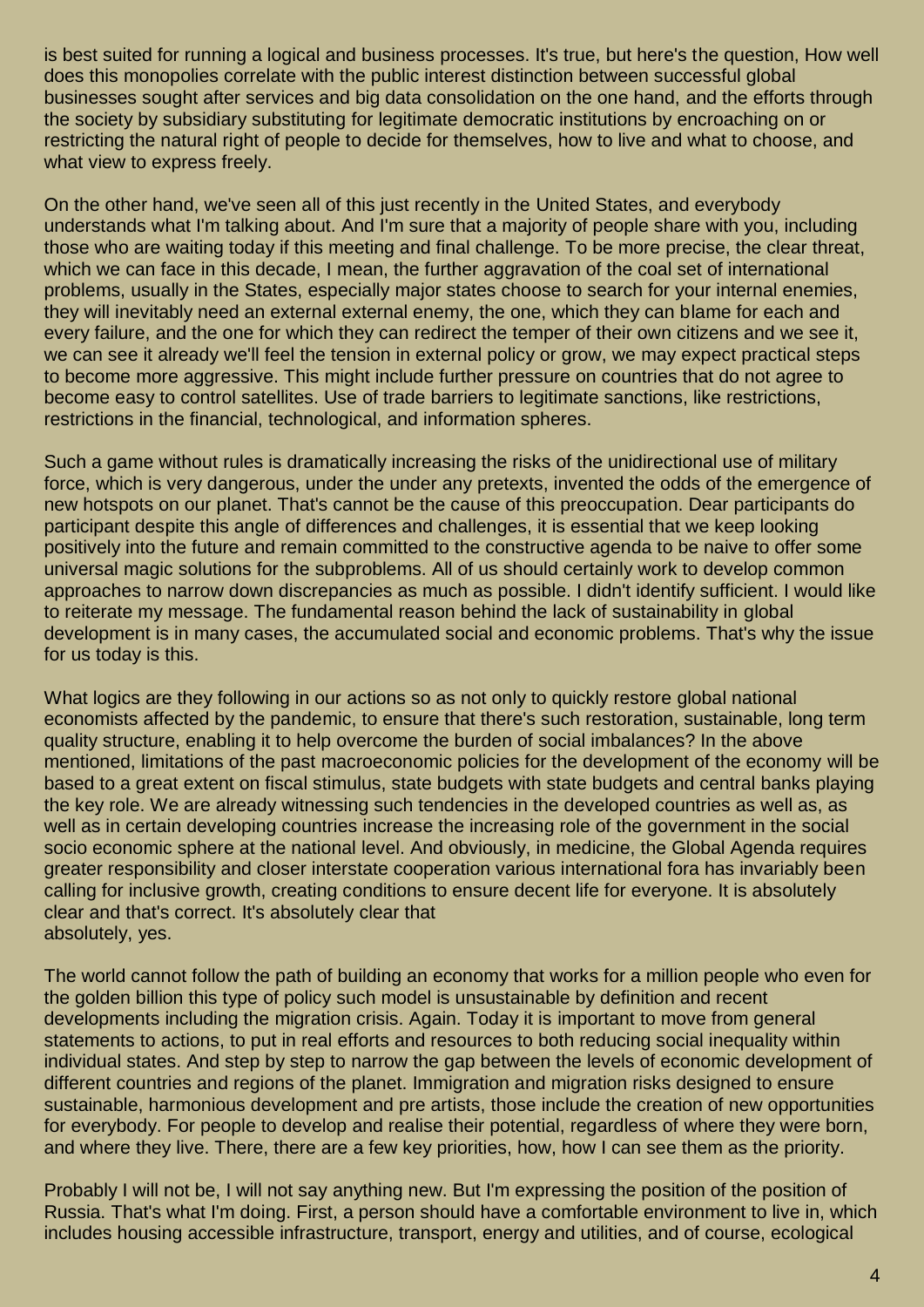well being, we should keep this in mind, always. Second, person must be confident that he or she will have a job that provides a steadily increasing increment. Therefore, an adequate standard of living people should have access to effective mechanisms for lifelong learning, which is just yesterday, today, allowing them to keep to develop and build their career and receive a decent pension and social package after retiring in person have the confidence that he or she will receive high quality and effective medical care. when needed, the healthcare system in any event will guarantee them access to most advanced services for regardless of family income, children should have opportunities to receive a decent education and fulfil their potential. And this kind of potential, every kick ass.

This is the only way to guarantee the most effective development of a modern economy an economy that does not view people as a mean just as means as a means places them at the centre, only those countries that can make progress in those in these four areas. And we just mentioned the most important areas. So only those countries that can make progress here will ensure sustainable, inclusive development. It is these approaches that underlying the strategy that Russia is pursuing my country is hearing our prayer just focus on the individual and the family centred around ensuring democratic development and safeguarding the people on improving the well being and protecting the health of our people. We work to create conditions for decent and efficient work and successful entrepreneurship to ensure digital transformation as a basis for a technology driven future for our entire country rather than a small group of companies.

In the coming years, we will concentrate the efforts of the government, business and civil society on this tasks and building a stimulating budget policy achieving our national development goals for international cooperation, can we believe that operational matters on the global social and economic agenda have a positive impact on the general atmosphere and the world affairs, interdependence and solving engineering problems would lead to stronger mutual trust is especially relevant today, it's clear that you're associated with the damage to the centralised unipolar world.

Order is it hasn't been started in February attempts to do this in Java was inherently contrary to the cultural and historical diversity of the reality is that there are truly a different percentage of development in the world with their own distinctive models, political systems, political models, social institutions. Today, it is extremely important to create mechanisms for coordinating their interests. Diversity, which is natural, the natural competition between the poles of development does not turn into anarchy and multiple protracted conflicts. We have to strengthen and develop universal institutions which bear special responsibility for ensuring global stability and security and elaboration of rules of conduct in the world economy and trade. I've mentioned many times that many University institutions are facing facing hard times today.

And the different summits I keep telling you about that. institutions have been created during different era, facing today's challenges, it's not an easy task for them objective and I'd like to stress that we just we should support them we have a unique experience, when it comes to using huge potential implemented, it should be adapted to the reality, but we should use it we should not make history of them, we should use a new form of interaction when it comes to multilateralism. Certainly it can also be understood in different ways. It can be seen as a way of promoting one's own interests and making unilateral actions weak, legitimate, well, others are left with no other choice but to not approve, or it can be an opportunity for southern states to actually join, they're forced to deal with specific problems for the common good. In particular, this may involve the settlement of regional conflict of technological alliances as well as many other areas, including the formation of cross border transport and energy corridors, etc. Gentlemen, you know, the stand. You have here, a vast opportunities for mutual work.

Such multilateral approaches actually work. The prep, the practical work shows that let me remind you that a lot has been done by Russia and Turkey within the Astana format, to stabilise the situation in Syria, and they are currently contributing to the establishment of political dialogue. in that country, we are doing this with other countries, we are doing it together. And Georgia, engaged in active mediation efforts to put an end to the armed conflict in the Nordic Region, the conflict between the nations, our own friends and neighbours, and Armenia. These efforts were guided by the key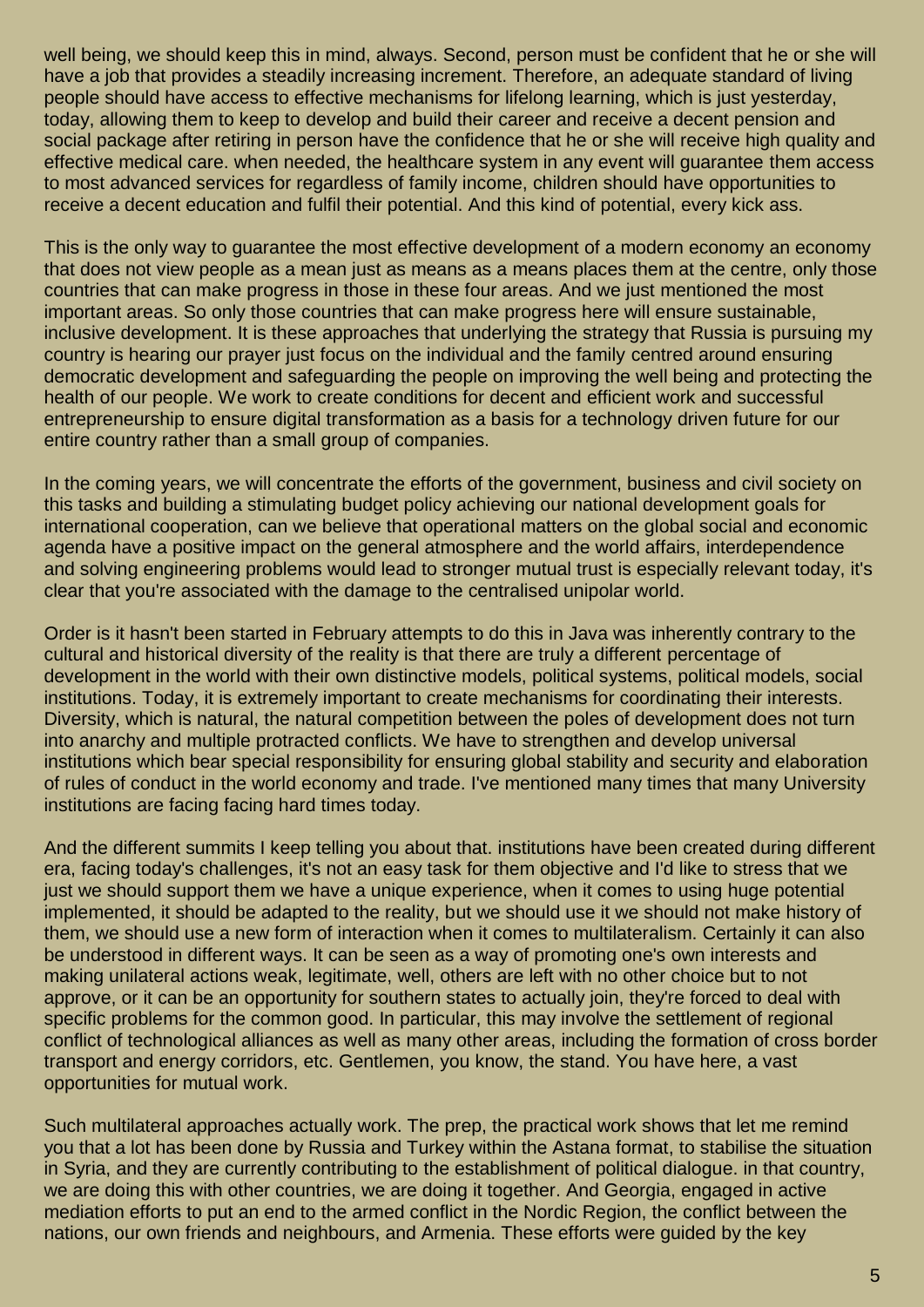arrangements made by the OSC ms group, particularly by its co chair, Russia, the US and France. Another good example of cooperation, as it is known attorney state, was signed by Russia, Armenia in November. Most of its provisions are constantly put into practice. There's this cap to the blockchain, which is the most important thing, ending of the bloodshed, we establish a complete ceasefire. And we start with this liberalisation process right now, which is the task for the international community. And of course, those countries that have been involved in resolving the crisis is to provide assistance to the affected regions to help them overcome the humanitarian problems associated with the return of refugees, restoration of the destroyed infrastructure, and protection of historical, religious and cultural monuments and their restoration.

Example, I would like to stress the role played by Russia, Saudi Arabia and the United States.

In this civilization of the world energy market. This parliament has provided an example of a productive interaction between countries with different and sometimes even opposite assessments are global processes with their own views of the world at the same time, there are of course issues that affect all states without exception. A good example is the joint work to study and combat the COVID-19. Recently, several types this dangerous disease has emerged as it is well known. And the work community needs to create an environment that enables scientists and specialists to work together in order to understand why and how the Coronavirus mutations occur. What is the difference between its trades, and of course, there is a need for worldwide coordination of efforts. The general secretary and General Secretary calls upon it.

We need to coordinate efforts To distribute and facilitate accessibility of the much needed COVID-19 vaccines, vaccines help should be provided within states that needed the most including African states, such health should involve increasing the increase in the number of deaths of vaccination. As we can see, mass vaccination is accessible mostly today for those who live in the developed countries. At the same time, there are hundreds of millions of people in our world who cannot even to get such protection and relative such in the court, who's out in court in a common thread, because of the endemic, well known epidemic will drag on control centres who will remain infection and pandemics. No no, no, nobody. That's why we need to learn the lessons from the current situation to come up with measures to make the system for global monitoring of emergence of such diseases more effective. Another important area which requires the entire work community to coordinate efforts to deal with the preservation of climate and nature of our planet. Nothing here only together we can achieve progress in addressing such serious problems of global warming, depletion of forests, loss of biodiversity, increasing waste volumes, and marine plastic pollution and so on so forth. Find an optimal balance between economic development and preservation of the environment for the current and future generations was a me, dear foreign participants name your friends, we all know that competition or rivalry between the countries has now are ubiquitous in the world's history, stocks.

And differences of interests are all natural. For such a complex organism has been today's human civilization in general. However, critical times it was never an obstacle, but rather it prompted concerted efforts in dealing with the most vital and truly life changing situations. And I believe that now is exactly such a period, it is crucial to give an honest assessment of the situation focus on real global problems, rather than perceived ones on emitting the imbalances of imbalances which are critical for the entire work community. And then I'm sure we will be able to achieve success to give a false response to the challenges of the third decade of the 21st century. I'd like to stop here. And I'd like to thank for your patience and for your attention.

Thank you, Mr. Chair. Mr. President, many of the issues you've raised certainly our part also of our discussions here during the Davos week, we complement see speeches also by task forces, which address some of the issues you mentioned, like not leaving the developing world behind, taking care of, let's say, creating skills for tomorrow, and so on. So, Mr. President, I have we we prepare for the discussion afterwards. But I have one very short question.

How do you see and I it's a question which we discussed when I visited you in St. Petersburg 14 months ago. How do you see the future of European election relations? Just a short answer is No fundamental issues. We have common culture. Most important political figures in Europe, in the recent past mentioned they need to keep developing the relationship between Europe and Russia.